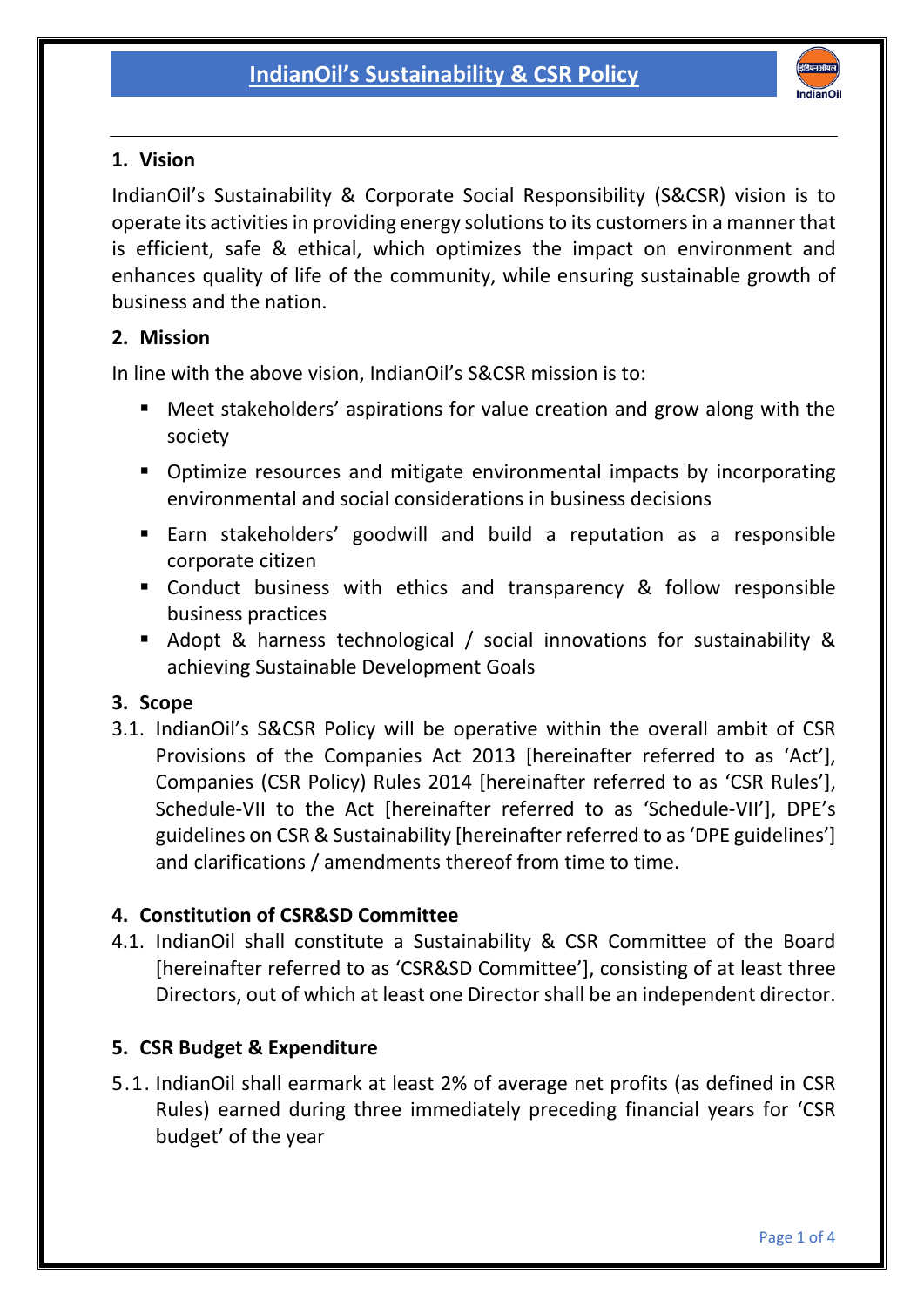

- 5.2. Any surplus arising out of the projects / programs / initiatives [hereinafter referred to as 'Activities'], which are funded from the CSR budget, shall not form part of the business profit and shall be dealt with as per the provisions of the Act / CSR Rules, as amended from time to time.
- 5.3. Any excess amount spent on CSR activities during a financial year may be set off against the requirement to spend as per the Act / CSR Rules up to immediate succeeding three financial years subject to compliance with the conditions provided under the Act / CSR Rules.
- 5.4. If IndianOil fails to spend the CSR budget of a year, the reasons for not spending the amount will be specified in the Directors' Report and the unspent amount shall be dealt with as per the Act / CSR Rules.
- 5.5. All S&CSR activities, which are funded from the CSR budget, shall exclude those undertaken in pursuance of normal course of business.
- 5.6. Any capital asset created / acquired through CSR funds shall be handed over to the entity as specified in the CSR Rules.

# 6. Thrust Areas under S&CSR

- 6.1. Efficiency in operations and processes
- 6.2. Safe and healthy environment in and around the workplaces
- 6.3. Basic livelihood needs & societal empowerment
	- 6.3.1. Safe drinking water and protection of water resources
	- 6.3.2. Healthcare, nutrition and sanitation
	- 6.3.3. Education and skill development
	- 6.3.4. Empowerment of women and socially / economically disadvantaged groups, etc
- 6.4. Tourist friendly facilities in and around monuments/sites of national/cultural importance
- 6.5. Environmentally sustainable practices within & beyond the organization's premises:
	- 6.5.1. To pursue clean energy options including renewable energy and other low carbon solutions
	- 6.5.2. To improve operational water management, including source conservation, treatment & recycling of water, and engage proactively with stakeholders in addressing local water challenges
	- 6.5.3. To reduce greenhouse gas emission
	- 6.5.4. To conserve & promote efficient use of resources, facilitate waste reduction / reuse / recycling to build a circular economy, and ensure waste disposal in an environmentally safe manner
- 6.6. Promotion of responsible business practices: Conduct business with transparency, integrity, inclusivity, and accountability.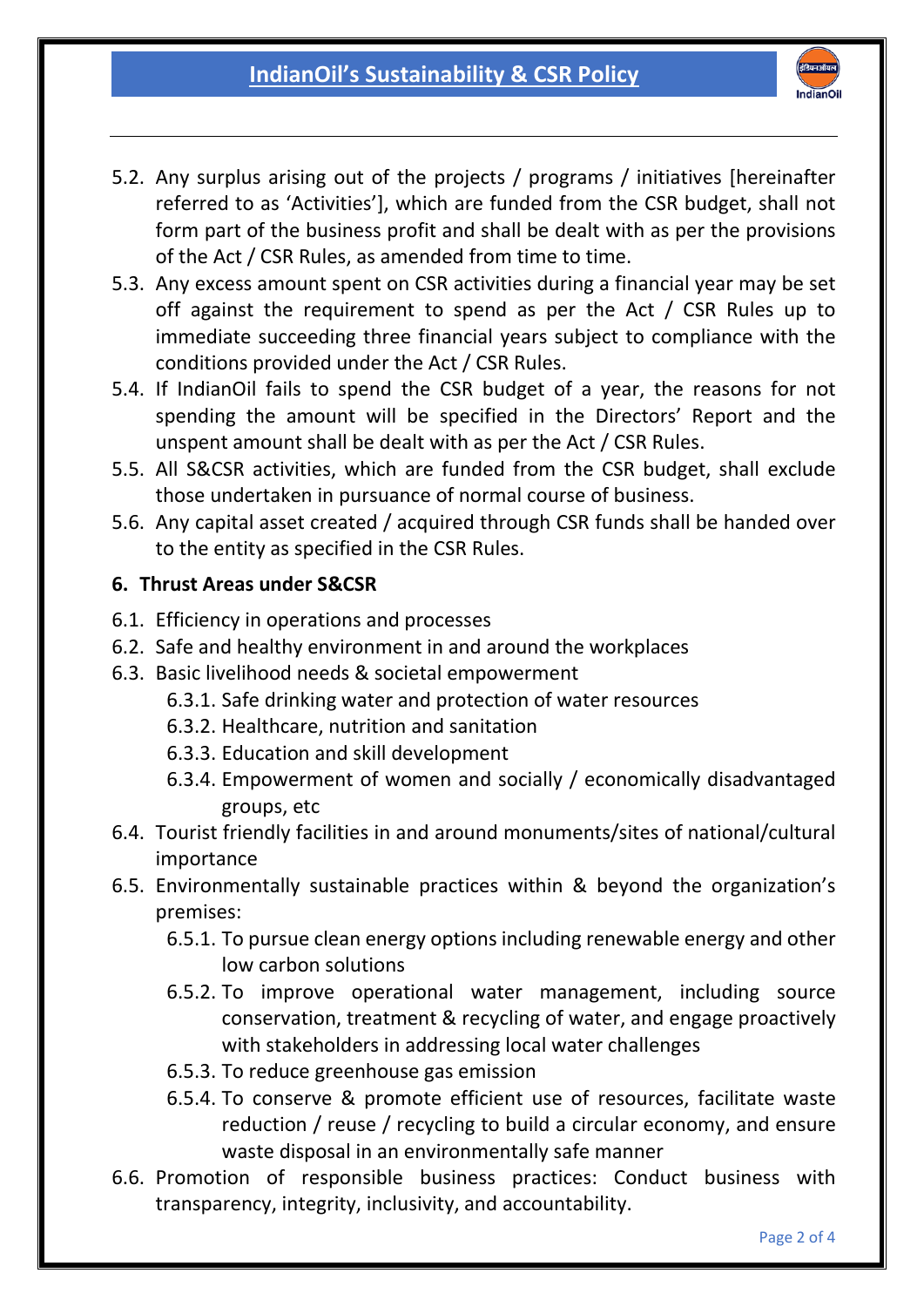

6.7. To disclose sustainability performance in line with national & international regulations and practices

### 7. CSR Annual Action Plan & Guiding Principles

- 7.1. The Action Plan for undertaking CSR activities shall be formulated annually, based on the following guiding principles:
	- *7.1.1. Selection*
		- (i) Need Assessment / Baseline Survey,
	- *7.1.2. Implementation*
		- (i) Modalities of Execution,
		- (ii) Implementation Schedule
		- (iii) Modalities of Utilization of Fund
	- *7.1.3. Monitoring & Evaluation* 
		- (i) Monitoring / Reporting Mechanism, and
		- (ii) Impact Assessment
- 7.2. The Board will approve the Annual Action Plan based on recommendations of the CSR &SD Committee.

#### 8. CSR implementation

- 8.1. CSR activities will be undertaken either by IndianOil itself or through the following entities:
	- 8.1.1. A company established under section 8 of the Act, or a registered public trust or a registered society, registered under section 12A and 80 G of the Income Tax Act, 1961 (43 of 1961), established by the company, either singly or along with any other company, or
	- 8.1.2. A company established under section 8 of the Act or a registered trust or a registered society, established by the Central Government or State Government; or
	- 8.1.3. Any entity established under an Act of Parliament or a State legislature; or
	- 8.1.4. A company established under section 8 of the Act, or a registered public trust or a registered society, registered under section 12A and 80G of the Income Tax Act, 1961, and having an established track record of at least three years in undertaking similar activities.
- 8.2. Any entity covered under 8.1 above will be required to submit CSR-1 form before implementing any activity on behalf of IndianOil
- 8.3. IndianOil may engage international organisations for designing, monitoring and evaluation of the CSR activities as well as for capability building of its officials for CSR.